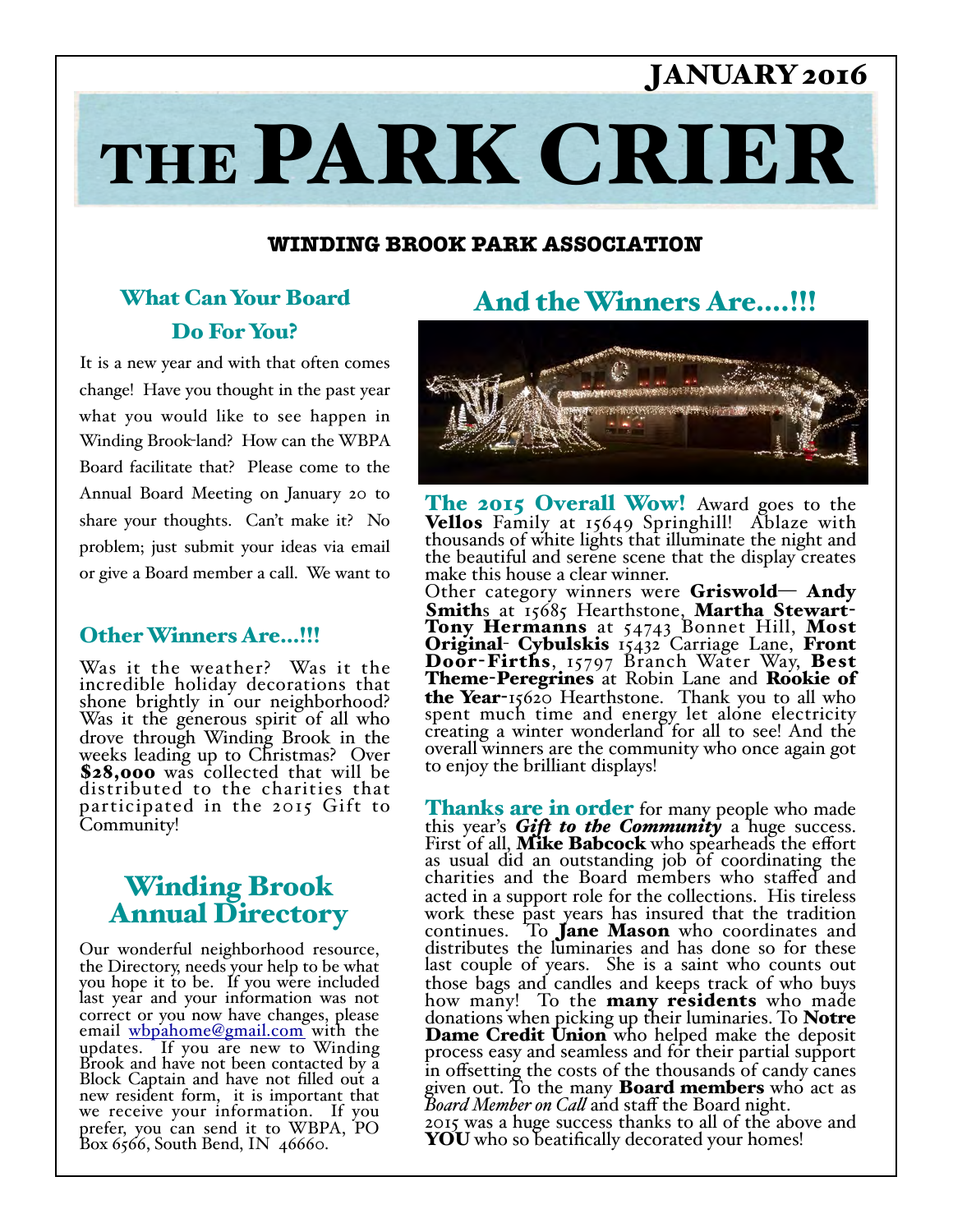# The Rest of the Best

#### *Overal*

- *1. Velos 15649 Springmil*
- *2. Strasser 54610 Whispering Oak*
- *3. Cza r necki 54751 Winding Brook*

#### *Best Theme*

- *1. Peregrine 15624 Robin Lane*
- *2. Binaries 15377 Carriage Lane*
- *3. Olsen 54450 Old Bedford*
- *4. Reber 54724 Old Bedford*
- *4. Rudman 15496 Carriage Lane*
- *5. Schuster 15630 Springmil*

#### *Most Original*

- *1. Cybulski 15432 Carriage Lane*
- *2. Clark 54445 Old Bedford*
- *3. Brandenburg 54721 Winding Brook*
- *4. Witters 15400 Carriage Lane*
- *4. Wiliamson 54589 Whispering Oak*

*5. B a lle w / G ra b o w s k i 1 5 62 8 Baintree* 

#### *Best Front Door*

- *1. Firth 15797 Branch Water*
- *2. Brummitt 54513 Old Bedford*
- *3. Bradley 54724 Merrifield*
- *4. Durcinka 54423 Old Bedford*
- *5. Konopinski 54735 Beaver Creek*
- *5. Moreland 54470 Old Bedford*

#### *Clark Griswold Would Be Proud*

- *1. Smith(Andy) 15685 Hearthstone*
- *2. Hernandez 54743 Merrifield*
- *3. Powel 54747 Winding Brook*
- *4. Gunther 15670 Hearthstone*
- *5. Beutel 15640 Hearthstone*

#### *Martha Stewart Would Be Proud*

- *1. Hermann (Tony) 54743 Bonnet Hil*
- *2. Mackey 54736 Merrifield*
- *3. Dunbar 15879 Branchwater*
- *3. Rodefer 54800 Rustic Terrace*
- *4. Meyer 54644 Old Bedford*
- *5. Sulivan 54387 Old Bedford*
- *5. Craig 54578 Old Bedford*

#### *Rookie of the Year*

- 1. 15620 Hearthstone
- 2. 54705 Merrifield
- 3. 54708 Merrifield
- 4. 54405 Old Bedford

## WBPA Board Nominee

**Sharon Burden**, 54619 Old<br>Bedford, is a nominee to the Board to be considered at the Annual Meeting. Sharon has lived in Winding Brook for 19 years where she and her husband, Rich, have raised their four children. She currently is the Director of Alcohol and Addictions Resource Center where she has been employed since 1984.



**Jane Mason** handing out luminaries to the **Lacey** Family.

## **WBPA Board**

*Scott Kachmarik, President Tammy Emery, Vice President Jane Mason, Secretary Bill Bagatini, Treasurer Laurel Eslinger, Crier Editor* 

**Mike Babcock-Brian Coffman-Mike Miller-Chris Peregrine-**

**Kathy Smith**

**WBPA Annual Board Meeting Wednesday January 20 7:00pm** 

**Honkers Restaurant All residents are encouraged to attend!**

## *Winding Brook Alert System*

Have you signed up? Since its inception, alerts have gone out indicating burglaries in the neighborhood as well as lost pets. It is an expedient means of communication and sure beats a telephone tree!

#### By text message:

text WBRESIDENT to 84483 to receive future text alerts.

By email:

residents.

enter your email address at the following link:

[https://www.rainedout.net/](https://www.rainedout.net/team_page.php?a=a4a3c621564fe250c152) team\_page.php? a=a4a3c621564fe250c152 After you enter your email address, agree to terms of service and then you are finished. Ignore the section that asks for a Private Key. You will receive alerts by email after you are signed up. If you feel something is worthy of sending out via the alert system, please contact any Board member who will determine if that is the appropriate way to get your out to the

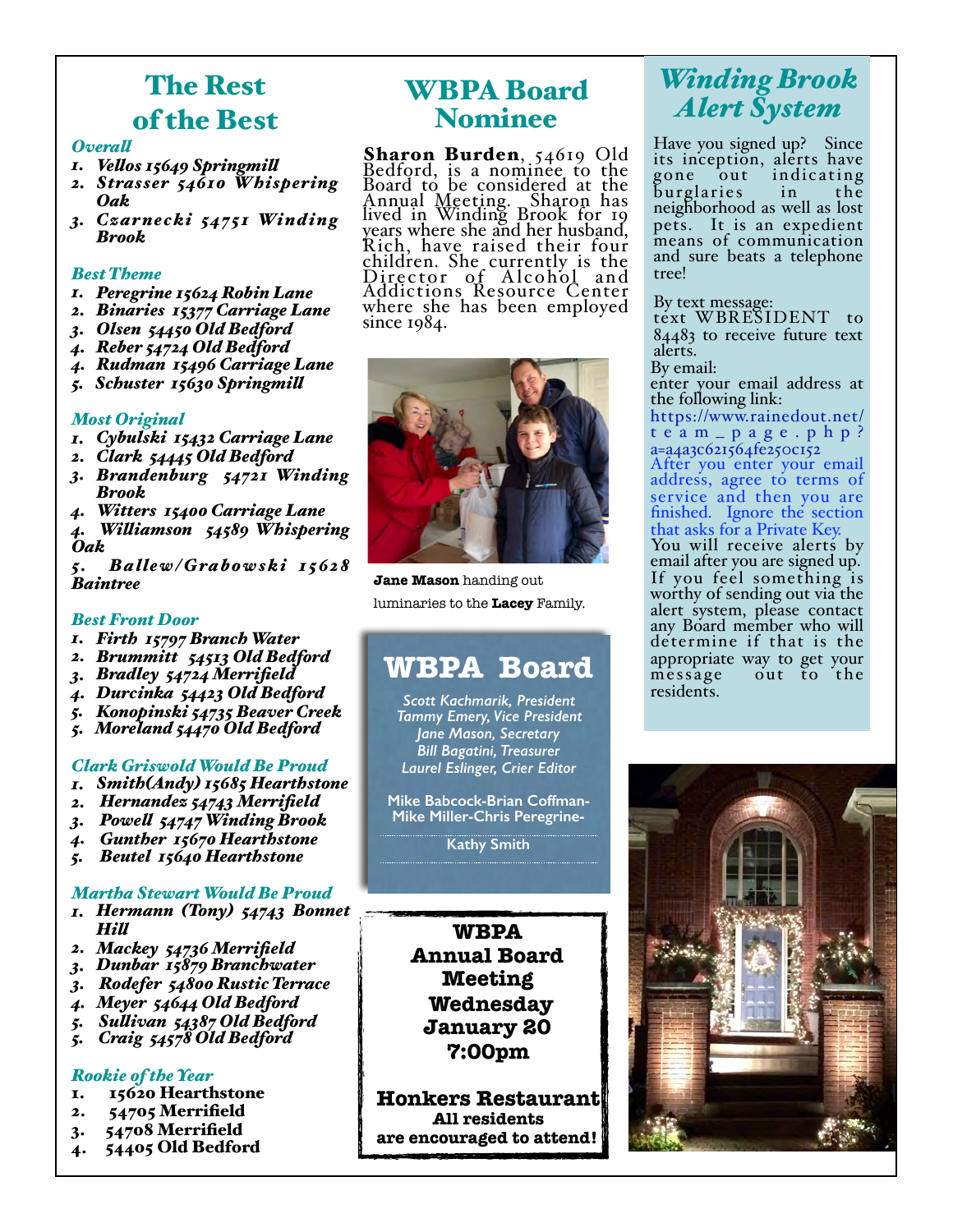



# **AROUND THE PARK**

Do you remember seeing stories on TV and in the paper about thieves watching for UPS, USPS, or FedEx deliveries to homes and then snatching up the packages? That criminal activity hit Winding Brook this holiday season. Let's continue to

watch out for our neighbors and if we see a delivery truck followed by someone who seems to come out of nowhere picking up that package and driving off, please<br>call the police and let your neighbor know what you observed.